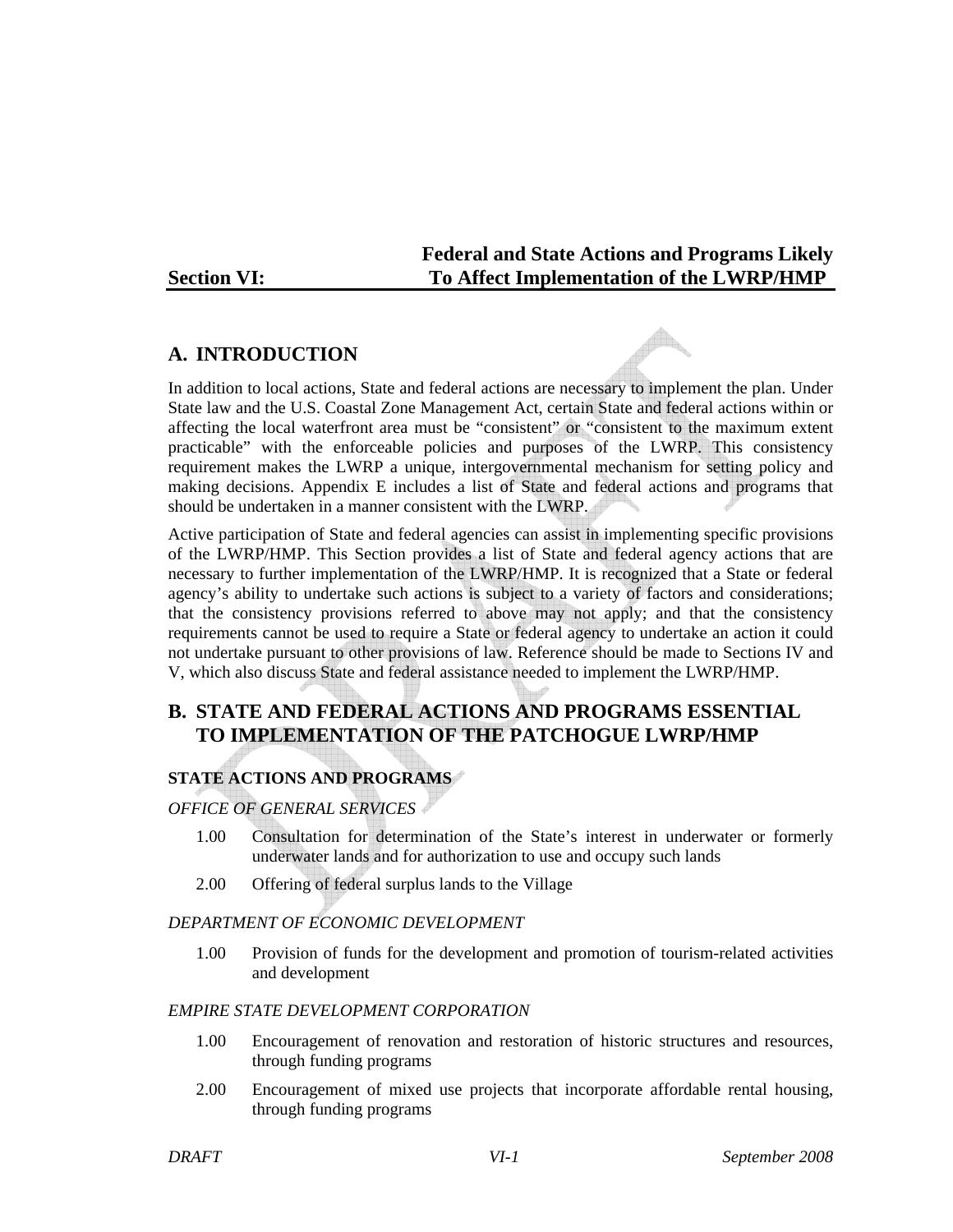- 3.00 Funding for development and promotion of tourism-related activities and development
- 4.00 Targeting of grants to projects consistent with Patchogue's LWRP/HMP

#### *DEPARTMENT OF ENVIRONMENTAL CONSERVATION*

- 1.00 Planning, development, construction, major renovation, and expansion of waterfront facilities, including recreational improvement projects
- 2.00 Advance assistance under the Small Communities Grant Program, and subsequent construction grant subsidies
- 3.00 Review of actions affecting properties listed on the State and National Registers of Historic Places, pursuant to State Environmental Quality Review Act (SEQRA)
- 4.00 Approval of protection of waters permits, freshwater wetlands permits, and tidal wetlands permits, coordinated with local regulations and policies
- 5.00 Granting of State Pollution Discharge Elimination System (SPDES) permits in conformance with policies and criteria in Patchogue's LWRP/HMP
- 6.00 Funding for flood and erosion control projects
- 7.00 Provision of water quality monitoring results for Patchogue Bay to the Village
- 8.00 Funding for stormwater mitigation projects under the Clean Water/Clean Air Bond Act and similar programs
- 9.00 Continued funding for upgrades to Village of Patchogue wastewater treatment facilities
- 10.00 Encouragement of use of natural swales, wetland biofiltration systems, and indigenous landscaping in the design of stormwater retention facilities

#### *JOB DEVELOPMENT AUTHORITY*

1.00 Provision of low-interest mortgage loans to local non-profit development corporations to finance commercial and industrial facilities

#### *OFFICE OF PARKS, RECREATION AND HISTORIC PRESERVATION*

- 1.00 Planning, development, construction, major renovation, and expansion of recreational facilities, and provision of funding for such facilities
- 2.00 Provision of funding for State and local activities from the Land and Water Conservation Fund and the Environmental Protection Fund
- 3.00 Planning, development, implementation, and provision of funding for recreational services programs
- 4.00 Nominations to State and National Registers of Historic Places; assistance with preservation of historic resources through legal protection and funding eligibility
- 5.00 Provision of funding for State and local historic preservation activities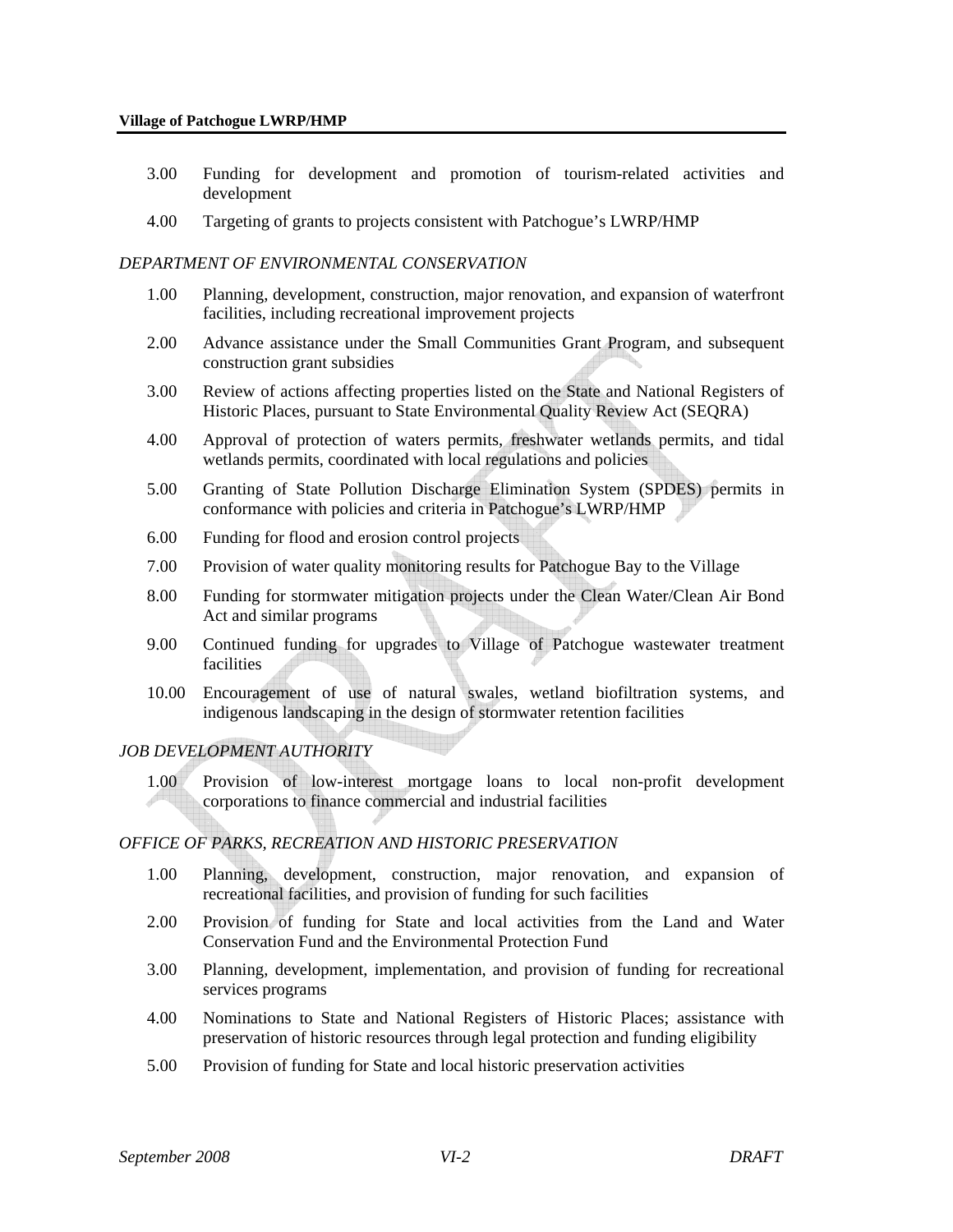6.00 State cooperation and assistance for design and construction of linkages of shoreline public parks

## *DEPARTMENT OF STATE*

- 1.00 Provision of funding and technical assistance for all aspects of LWRP/HMP implementation, including provision of funding from the Environmental Protection Fund for project design and planning
- 2.00 Technical and legal support from Division of Coastal Resources staff for implementation and public education activities
- 3.00 Provision of funding under the Community Services Block Grant program

## *STATE EMERGENCY MANAGEMENT OFFICE*

1.00 Funding for implementation of flood damage mitigation projects

## *DEPARTMENT OF TRANSPORTATION*

- 1.00 Assistance for street repairs through the Consolidated Highway Improvements Program
- 2.00 Enhancement of intermodal and alternative modes of transportation

## **FEDERAL ACTIONS AND PROGRAMS**

# *DEPARTMENT OF HOUSING AND URBAN DEVELOPMENT*

## *Office of the Assistant Secretary for Community Planning and Development*

1.00 Funding for waterfront improvements under the Community Development Block Grant Program

# *DEPARTMENT OF THE INTERIOR*

#### *National Park Service*

- 1.00 Provision of funding under the Land and Water Conservation Fund Program
- 2.00 Review of federal actions affecting properties listed on the National Register of Historic places, pursuant to the National Environmental Policy Act (NEPA)

#### *Fish and Wildlife Service*

1.00 Acquisition of areas containing endangered or threatened plant or animal species

#### *DEPARTMENT OF THE TREASURY*

- 1.00 Provision of incentives for qualified building rehabilitation
- 2.00 Provision of tax-exempt status for non-profit agencies